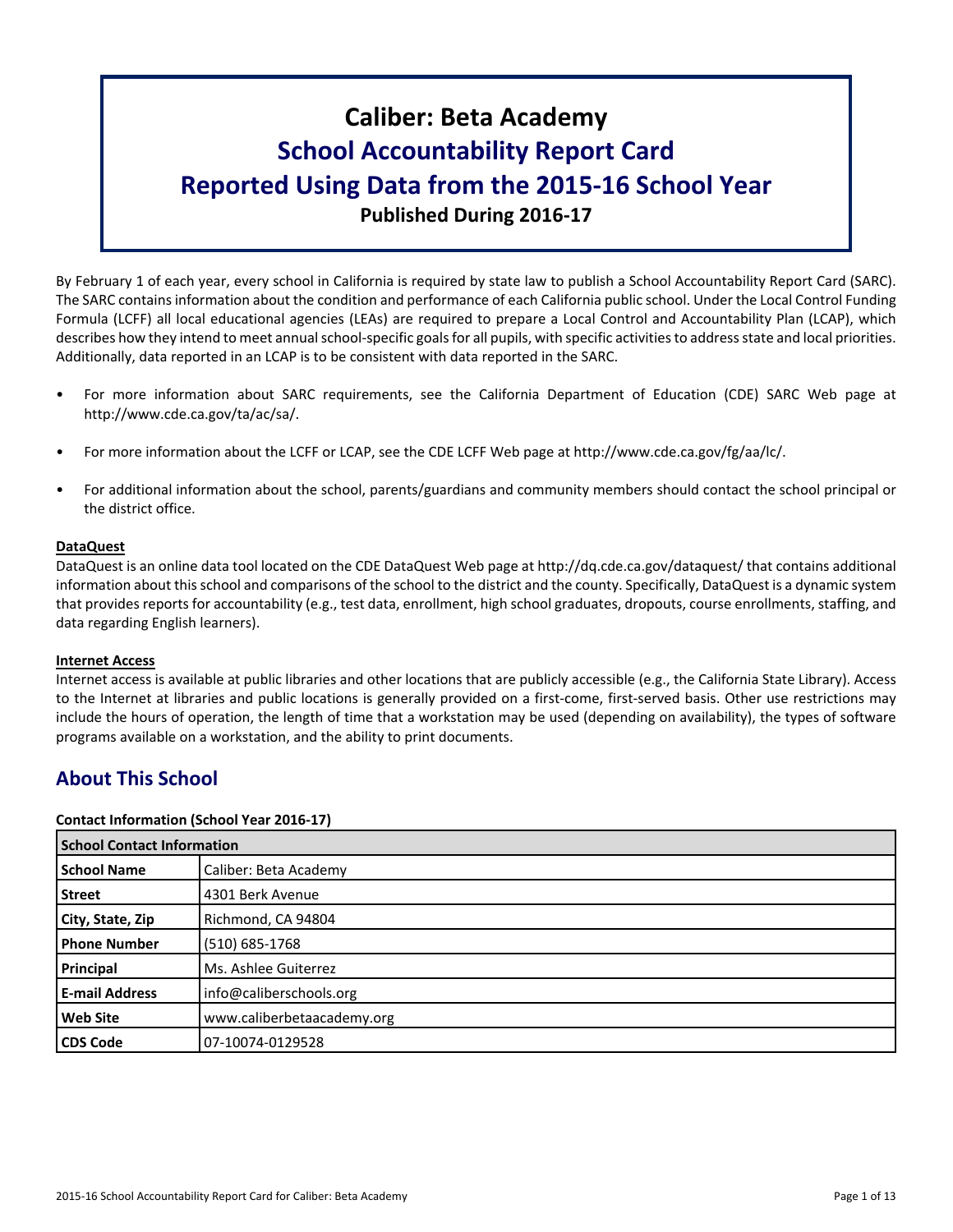| <b>District Contact Information</b> |                                         |  |  |
|-------------------------------------|-----------------------------------------|--|--|
| <b>District Name</b>                | Contra Costa County Office of Education |  |  |
| <b>I Phone Number</b>               | (925) 942-3388                          |  |  |
| Superintendent                      | l Karen Sakata                          |  |  |
| l E-mail Address                    | ksakata@cccoe.k12.ca.us                 |  |  |
| l Web Site                          | https://www.cccoe.k12.ca.us/index.html  |  |  |

# **School Description and Mission Statement (School Year 2016-17)**

Description: Caliber Schools are free, public, non-selective charter schools offering a rigorous, personalized, college preparatory education for Bay Area students. Caliber: Beta Academy, which opened in August 2014, currently serves approximately 750 K-8 students at our campus in Richmond, CA.

Mission: Our mission is to provide students with a challenging, engaging, and personalized education that equips them with the knowledge, character, and skills they will need to succeed in competitive colleges, careers, and communities. We believe every child can succeed in college and life if they are given the opportunity. Unfortunately, too many students never get this chance. The American education system is failing students in under-resourced communities. Students in many districts graduate high school without the essential skills or knowledge they need to succeed in college and beyond. In contrast, Caliber Schools provides a free, safe, personalized, high quality education that includes a robust academic program. We teach critical life skills such as conflict resolution and goal setting. All Caliber students participate in our daily coding, robotics, and engineering program, as well as a rigorous writing program. We prepare all of our students to graduate from a four-year college without remediation.

We achieve this mission through 9 core components of our educational model:

- \* Personalized learning
- \* Project-based science and social studies
- \* Blended English and Math
- \* Collaboration in grade teams
- \* Emotional intelligence
- \* Daily writing
- \* Longer school day
- \* Enrichment
- \* Computer coding and computational thinking

Read more about each of these here: http://www.caliberschools.org/how-were-different.html

#### **Student Enrollment by Grade Level (School Year 2015-16)**

| Grade<br>Level          | <b>Number of</b><br><b>Students</b> |
|-------------------------|-------------------------------------|
| Kindergarten            | 93                                  |
| Grade 1                 | 93                                  |
| Grade 2                 | 91                                  |
| Grade 3                 | 94                                  |
| Grade 4                 | 92                                  |
| Grade 6                 | 61                                  |
| Grade 7                 | 84                                  |
| <b>Total Enrollment</b> | 608                                 |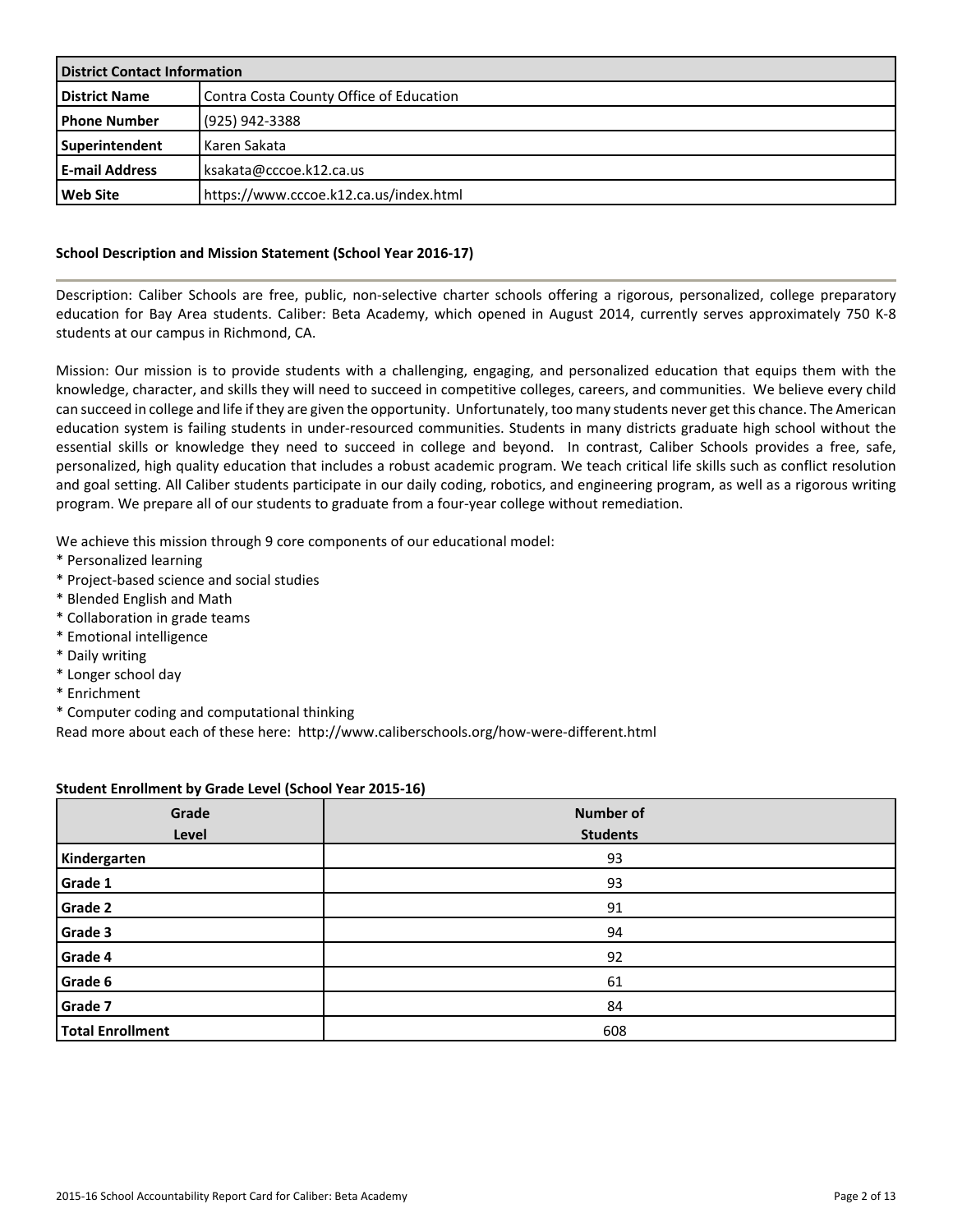### **Student Enrollment by Group (School Year 2015-16)**

| <b>Student</b><br>Group                    | <b>Percent of</b><br><b>Total Enrollment</b> |
|--------------------------------------------|----------------------------------------------|
| <b>Black or African American</b>           | 14                                           |
| American Indian or Alaska Native           | 0                                            |
| Asian                                      | 2                                            |
| <b>Filipino</b>                            | 0.5                                          |
| <b>Hispanic or Latino</b>                  | 75                                           |
| <b>Native Hawaiian or Pacific Islander</b> | 0.3                                          |
| White                                      | 4.3                                          |
| <b>Two or More Races</b>                   | 0.3                                          |
| <b>Socioeconomically Disadvantaged</b>     | 79.6                                         |
| <b>English Learners</b>                    | 39.8                                         |
| <b>Students with Disabilities</b>          | 3.1                                          |
| <b>Foster Youth</b>                        | 0.3                                          |

# **A. Conditions of Learning**

# **State Priority: Basic**

The SARC provides the following information relevant to the Basic State Priority (Priority 1):

- Degree to which teachers are appropriately assigned and fully credentialed in the subject area and for the pupils they are teaching;
- Pupils have access to standards-aligned instructional materials; and
- School facilities are maintained in good repair.

#### **Teacher Credentials**

|                                                                    |         | <b>District</b> |         |         |
|--------------------------------------------------------------------|---------|-----------------|---------|---------|
| <b>Teachers</b>                                                    | 2014-15 | 2015-16         | 2016-17 | 2016-17 |
| <b>With Full Credential</b>                                        | 15      | 29              | 24      | 24      |
| l Without Full Credential                                          |         |                 |         |         |
| Teaching Outside Subject Area of Competence (with full credential) |         |                 |         |         |

#### **Teacher Misassignments and Vacant Teacher Positions**

| Indicator                                             | 2014-15 | 2015-16 | 2016-17 |
|-------------------------------------------------------|---------|---------|---------|
| <b>Misassignments of Teachers of English Learners</b> |         |         |         |
| Total Teacher Misassignments *                        |         |         |         |
| Vacant Teacher Positions                              |         |         |         |

Note: "Misassignments" refers to the number of positions filled by teachers who lack legal authorization to teach that grade level, subject area, student group, etc.

\* Total Teacher Misassignments includes the number of Misassignments of Teachers of English Learners.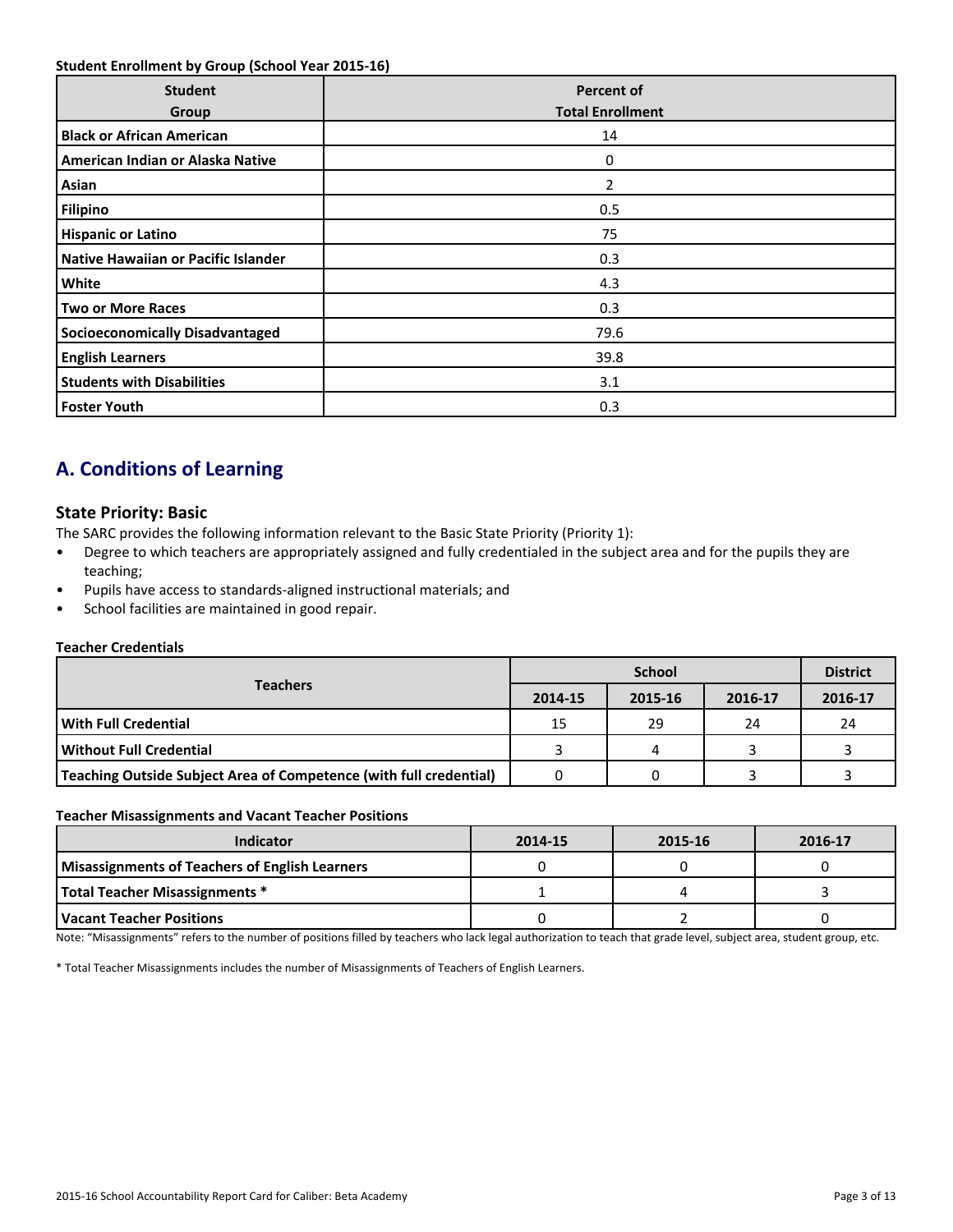# **Core Academic Classes Taught by Highly Qualified Teachers (School Year 2015-16)**

|                                         | <b>Percent of Classes In Core Academic Subjects</b> |                                                |  |  |  |  |
|-----------------------------------------|-----------------------------------------------------|------------------------------------------------|--|--|--|--|
| <b>Location of Classes</b>              | <b>Taught by Highly Qualified Teachers</b>          | <b>Not Taught by Highly Qualified Teachers</b> |  |  |  |  |
| <b>This School</b>                      | 100.0                                               | 0.0                                            |  |  |  |  |
| All Schools in District_                | 90.5                                                | 9.5                                            |  |  |  |  |
| <b>High-Poverty Schools in District</b> | 86.3                                                | 13.7                                           |  |  |  |  |
| <b>Low-Poverty Schools in District</b>  | 93.0                                                | 7.0                                            |  |  |  |  |

Note: High-poverty schools are defined as those schools with student eligibility of approximately 40 percent or more in the free and reduced price meals program. Low-poverty schools are those with student eligibility of approximately 39 percent or less in the free and reduced price meals program.

### **Quality, Currency, Availability of Textbooks and Instructional Materials (School Year 2016-17)**

### **Year and month in which data were collected:** December 2016

Caliber's curriculum relies heavily on the use of adaptive instructional software instead of traditional textbooks. As a result, the materials reported here include many software tools that we use in different areas of our curriculum. In addition to the many instructional benefits of using software such as this (e.g., permitting highly personalized instruction), the school also benefits because the software is automatically updated over time, and is easily available to all students. As a result, all students have access to the most recent versions at all times.

| <b>Subject</b>                                                        | <b>Textbooks and Instructional Materials/</b><br><b>Year of Adoption</b>                                                                                                                                                             | From<br><b>Most Recent</b><br><b>Adoption?</b> | <b>Percent of Students</b><br><b>Lacking Own</b><br><b>Assigned Copy</b> |
|-----------------------------------------------------------------------|--------------------------------------------------------------------------------------------------------------------------------------------------------------------------------------------------------------------------------------|------------------------------------------------|--------------------------------------------------------------------------|
| <b>Reading/Language Arts</b>                                          | i-Ready<br>ThinkCerca<br>Newsela<br>Units of Study in Opinion, Information, and Narrative<br>Writing<br>Reading A-Z<br>Razz Kids<br>Novel Units by grade<br><b>Scholastic Leveled Readers</b><br>Leveled Literacy Intervention (LLI) | Yes                                            | 0.0                                                                      |
| <b>Mathematics</b>                                                    | i-Ready<br>Zearn<br><b>Ten Marks</b><br>Khan Academy<br>Zeal                                                                                                                                                                         | Yes                                            | 0.0                                                                      |
| <b>Science</b>                                                        | <b>FOSS kits</b><br><b>Mystery Science</b>                                                                                                                                                                                           | Yes                                            | 0.0                                                                      |
| <b>History-Social Science</b>                                         | <b>DBQs</b>                                                                                                                                                                                                                          | Yes                                            | 0.0                                                                      |
| <b>Foreign Language</b>                                               |                                                                                                                                                                                                                                      |                                                | 0.0                                                                      |
| Health                                                                |                                                                                                                                                                                                                                      |                                                | 0.0                                                                      |
| <b>Visual and Performing Arts</b>                                     | Art in Action                                                                                                                                                                                                                        | Yes                                            | 0.0                                                                      |
| <b>Science Laboratory Equipment</b><br>$\left($ grades 9-12 $\right)$ |                                                                                                                                                                                                                                      |                                                | 0.0                                                                      |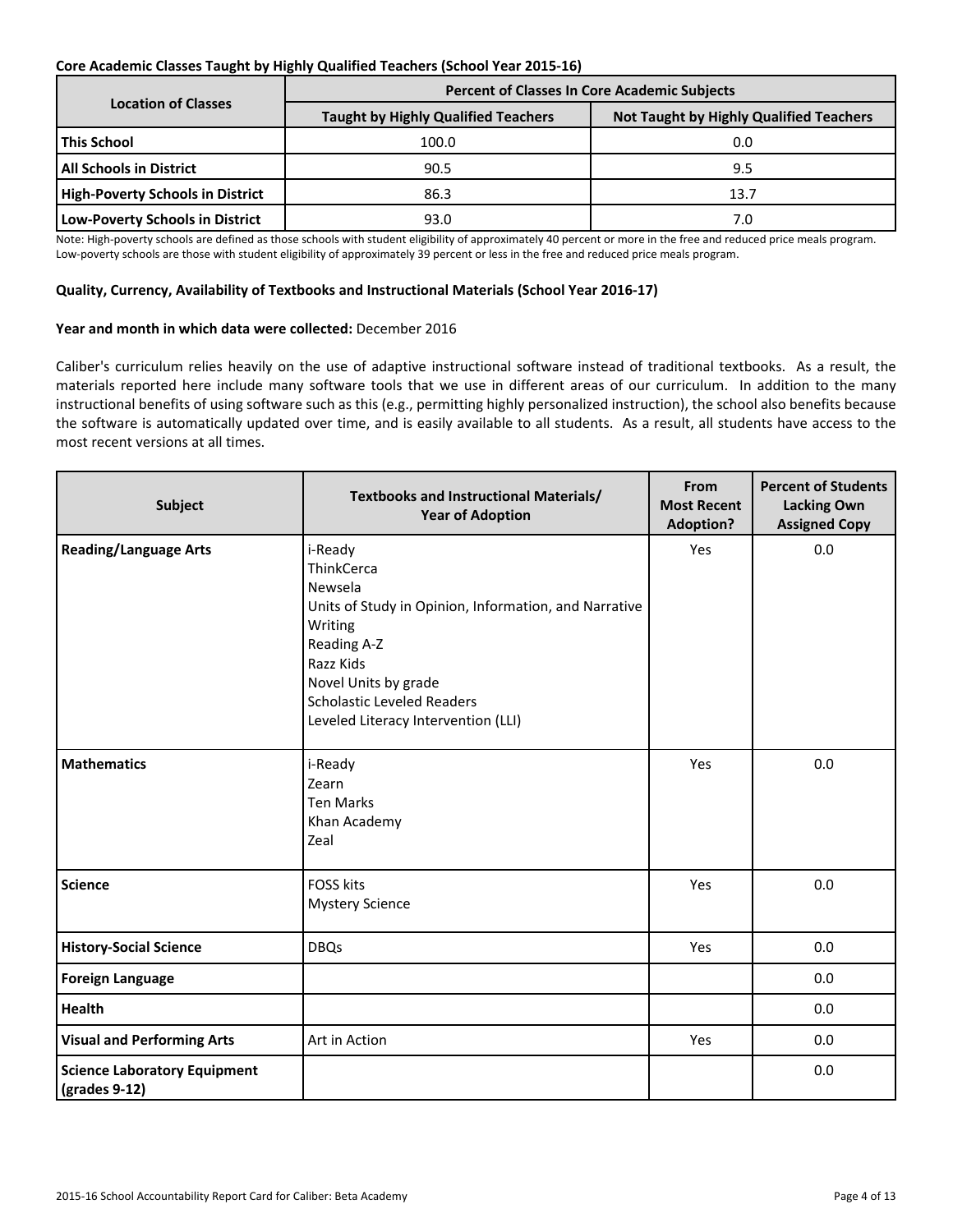#### **School Facility Conditions and Planned Improvements (Most Recent Year)**

Caliber: Beta Academy works in close cooperation with the West Contra Costa Unified School District (WCCUSD) to provide a facility that is safe and clean.

WCCUSD has provided the facility to Caliber: Beta Academy under Prop. 39 and is responsible for the facility. Personnel at the District are aware of the issues identified from the September 2015 FIT survey noted below, and are developing a plan for addressing them.

Caliber maintains responsibility for ensuring the day-to-day cleanliness of the facility. The school custodial staff carries out daily cleaning schedules to ensure a clean and safe school.

# **School Facility Good Repair Status (Most Recent Year)**

| <b>School Facility Good Repair Status (Most Recent Year)</b><br>Year and month of the most recent FIT report: September 30, 2015 |                      |      |      |                                                                                                                                                                          |  |  |  |  |
|----------------------------------------------------------------------------------------------------------------------------------|----------------------|------|------|--------------------------------------------------------------------------------------------------------------------------------------------------------------------------|--|--|--|--|
|                                                                                                                                  | <b>Repair Status</b> |      |      | <b>Repair Needed and</b>                                                                                                                                                 |  |  |  |  |
| <b>System Inspected</b>                                                                                                          | Good                 | Fair | Poor | <b>Action Taken or Planned</b>                                                                                                                                           |  |  |  |  |
| Systems: Gas Leaks, Mechanical/HVAC,<br>Sewer                                                                                    |                      | X    |      | The September 2015 FIT survey noted that the A/C<br>is not working in a number of portables. WCCUSD<br>is aware of the issue and is in the process of making<br>repairs. |  |  |  |  |
| <b>Interior: Interior Surfaces</b>                                                                                               | X                    |      |      | No actions noted on FIT survey.                                                                                                                                          |  |  |  |  |
| Cleanliness: Overall Cleanliness, Pest/<br>Vermin Infestation                                                                    | X                    |      |      | No actions noted on FIT survey.                                                                                                                                          |  |  |  |  |
| <b>Electrical: Electrical</b>                                                                                                    |                      | X    |      | The September 2015 FIT survey noted that the<br>school bell system had been intentionally<br>disconnected.                                                               |  |  |  |  |
| Restrooms/Fountains: Restrooms, Sinks/<br><b>Fountains</b>                                                                       | X                    |      |      | The September 2015 FIT survey noted that one<br>toilet overflows.                                                                                                        |  |  |  |  |
| Safety: Fire Safety, Hazardous Materials                                                                                         | X                    |      |      | No actions noted on FIT survey.                                                                                                                                          |  |  |  |  |
| <b>Structural: Structural Damage, Roofs</b>                                                                                      | X                    |      |      | No actions noted on FIT survey.                                                                                                                                          |  |  |  |  |
| External: Playground/School Grounds,<br>Windows/Doors/Gates/Fences                                                               | X                    |      |      | The September 2015 FIT survey noted that holes<br>were missing on the playground for tetherball<br>poles. The poles have since been installed.                           |  |  |  |  |

### **Overall Facility Rating (Most Recent Year)**

| Year and month of the most recent FIT report: September 30, 2015 |           |      |      |      |  |  |  |
|------------------------------------------------------------------|-----------|------|------|------|--|--|--|
|                                                                  | Exemplary | Good | Fair | Poor |  |  |  |
| <b>Overall Rating</b>                                            |           |      |      |      |  |  |  |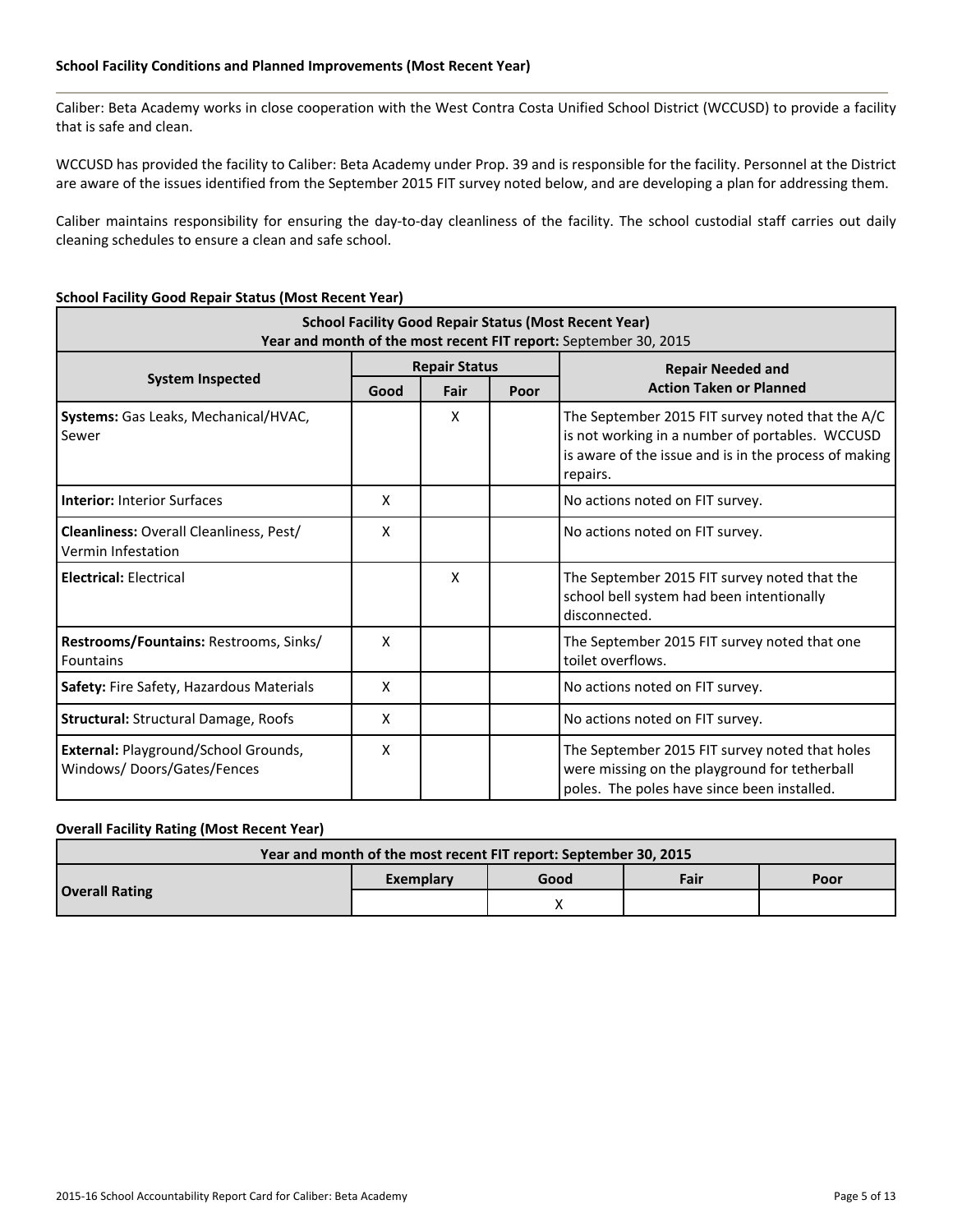# **B. Pupil Outcomes**

# **State Priority: Pupil Achievement**

The SARC provides the following information relevant to the State priority: Pupil Achievement (Priority 4):

- **Statewide assessments** (i.e., California Assessment of Student Performance and Progress [CAASPP] System, which includes the Smarter Balanced Summative Assessments for students in the general education population and the California Alternate Assessments [CAAs] for English language arts/literacy [ELA] and mathematics given in grades three through eight and grade eleven. The CAAs have replaced the California Alternate Performance Assessment [CAPA] for ELA and mathematics, which were eliminated in 2015. Only eligible students may participate in the administration of the CAAs. CAA items are aligned with alternate achievement standards, which are linked with the Common Core State Standards [CCSS] for students with significant cognitive disabilities); and
- The percentage of students who have successfully completed courses that satisfy the requirements for entrance to the University of California and the California State University, or career technical education sequences or programs of study

|                                       | Percent of Students Meeting or Exceeding the State Standards<br>$\left(\text{grades }3-8\text{ and }11\right)$ |         |                 |         |              |         |
|---------------------------------------|----------------------------------------------------------------------------------------------------------------|---------|-----------------|---------|--------------|---------|
| <b>Subject</b>                        | <b>School</b>                                                                                                  |         | <b>District</b> |         | <b>State</b> |         |
|                                       | 2014-15                                                                                                        | 2015-16 | 2014-15         | 2015-16 | 2014-15      | 2015-16 |
| <b>English Language Arts/Literacy</b> | 34                                                                                                             | 33      | 49              | 46      | 44           | 48      |
| l Mathematics                         | 36                                                                                                             | 27      | 30              | 32      | 34           | 36      |

# **CAASPP Test Results in English Language Arts/Literacy (ELA) and Mathematics for All Students**

Note: Percentages are not calculated when the number of students tested is ten or less, either because the number of students in this category is too small for statistical accuracy or to protect student privacy.

# **CAASPP Test Results in ELA by Student Group**

# **Grades Three through Eight and Grade Eleven (School Year 2015-16)**

|                                  | Grade                   |                 | <b>Number of Students</b> | <b>Percent of Students</b> |                                           |  |
|----------------------------------|-------------------------|-----------------|---------------------------|----------------------------|-------------------------------------------|--|
| <b>Student Group</b>             |                         | <b>Enrolled</b> | <b>Tested</b>             | <b>Tested</b>              | <b>Standard Met or</b><br><b>Exceeded</b> |  |
| <b>All Students</b>              | 3                       | 91              | 91                        | 100.0                      | 22.0                                      |  |
|                                  | 4                       | 91              | 87                        | 95.6                       | 29.1                                      |  |
|                                  | 6                       | 59              | 58                        | 98.3                       | 48.3                                      |  |
|                                  | $\overline{\mathbf{z}}$ | 79              | 76                        | 96.2                       | 40.8                                      |  |
| Male                             | 3                       | 45              | 45                        | 100.0                      | 26.7                                      |  |
|                                  | 4                       | 50              | 49                        | 98.0                       | 25.0                                      |  |
|                                  | 6                       | 32              | 32                        | 100.0                      | 40.6                                      |  |
|                                  | $\overline{\mathbf{z}}$ | 44              | 42                        | 95.5                       | 35.7                                      |  |
| Female                           | 3                       | 46              | 46                        | 100.0                      | 17.4                                      |  |
|                                  | 4                       | 41              | 38                        | 92.7                       | 34.2                                      |  |
|                                  | 6                       | 27              | 26                        | 96.3                       | 57.7                                      |  |
|                                  | $\overline{\mathbf{z}}$ | 35              | 34                        | 97.1                       | 47.1                                      |  |
| <b>Black or African American</b> | 3                       | $11\,$          | 11                        | 100.0                      | 36.4                                      |  |
|                                  | 4                       | $-\, -$         | --                        | $\overline{\phantom{m}}$   | $\qquad \qquad -$                         |  |
|                                  | 6                       | $-\!$ $\!-$     | $-\,-$                    | $\overline{\phantom{m}}$   | $-\,-$                                    |  |
|                                  | $\overline{7}$          | 11              | 10                        | 90.9                       | 30.0                                      |  |
| Asian                            | 3                       |                 | --                        |                            |                                           |  |
|                                  | 4                       | $-$             | --                        |                            | $-$                                       |  |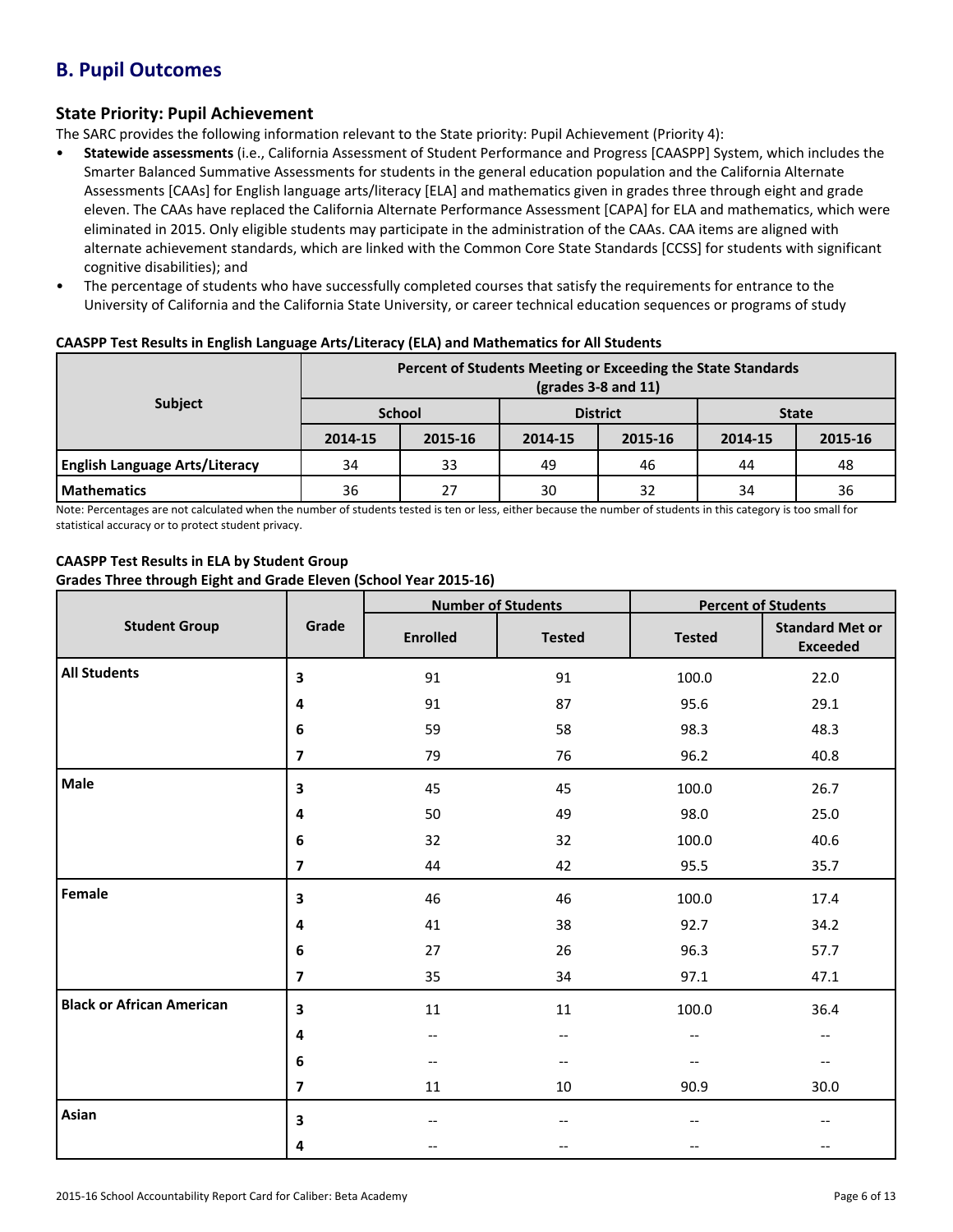|                                               |                         |                                                     | <b>Number of Students</b> |                          | <b>Percent of Students</b>                |  |  |
|-----------------------------------------------|-------------------------|-----------------------------------------------------|---------------------------|--------------------------|-------------------------------------------|--|--|
| <b>Student Group</b>                          | Grade                   | <b>Enrolled</b>                                     | <b>Tested</b>             | <b>Tested</b>            | <b>Standard Met or</b><br><b>Exceeded</b> |  |  |
|                                               | $\bf 6$                 |                                                     | $\qquad \qquad -$         | --                       |                                           |  |  |
|                                               | $\overline{\mathbf{z}}$ | $-\, -$                                             | $\overline{\phantom{a}}$  | --                       | $\overline{\phantom{a}}$                  |  |  |
| <b>Filipino</b>                               | $\pmb{4}$               | $\hspace{0.05cm} -\hspace{0.05cm} -\hspace{0.05cm}$ | $\overline{\phantom{a}}$  | $\overline{\phantom{a}}$ | $\overline{\phantom{m}}$                  |  |  |
| <b>Hispanic or Latino</b>                     | 3                       | 73                                                  | 73                        | 100.0                    | 17.8                                      |  |  |
|                                               | 4                       | 69                                                  | 68                        | 98.5                     | 23.9                                      |  |  |
|                                               | 6                       | 41                                                  | 40                        | 97.6                     | 45.0                                      |  |  |
|                                               | $\overline{\mathbf{z}}$ | 58                                                  | 57                        | 98.3                     | 38.6                                      |  |  |
| <b>Native Hawaiian or Pacific</b><br>Islander | $\overline{\mathbf{3}}$ | --                                                  | --                        | $\overline{\phantom{m}}$ | $-\, -$                                   |  |  |
| White                                         | 3                       | $-$                                                 | $-$                       | $-$                      | $-$                                       |  |  |
|                                               | 4                       |                                                     | --                        |                          |                                           |  |  |
|                                               | $\bf 6$                 |                                                     |                           |                          |                                           |  |  |
|                                               | $\overline{\mathbf{z}}$ | $-$                                                 | $\qquad \qquad -$         | $-$                      | $\qquad \qquad -$                         |  |  |
| <b>Two or More Races</b>                      | $\overline{\mathbf{3}}$ | $\qquad \qquad -$                                   | $- -$                     | $-$                      | $\hspace{0.05cm}$ $\hspace{0.05cm}$       |  |  |
| <b>Socioeconomically Disadvantaged</b>        | $\overline{\mathbf{3}}$ | 76                                                  | 76                        | 100.0                    | 17.1                                      |  |  |
|                                               | 4                       | $71\,$                                              | 67                        | 94.4                     | 27.3                                      |  |  |
|                                               | 6                       | 51                                                  | 50                        | 98.0                     | 48.0                                      |  |  |
|                                               | $\overline{\mathbf{z}}$ | 60                                                  | 58                        | 96.7                     | 36.2                                      |  |  |
| <b>English Learners</b>                       | 3                       | 58                                                  | 58                        | 100.0                    | 13.8                                      |  |  |
|                                               | 4                       | 54                                                  | 53                        | 98.2                     | 22.6                                      |  |  |
|                                               | $\bf 6$                 | 25                                                  | 25                        | 100.0                    | 32.0                                      |  |  |
|                                               | $\overline{\mathbf{z}}$ | 24                                                  | 24                        | 100.0                    | 8.3                                       |  |  |
| <b>Students with Disabilities</b>             | З                       |                                                     |                           |                          |                                           |  |  |
|                                               | 4                       |                                                     |                           |                          |                                           |  |  |
|                                               | $\bf 6$                 |                                                     |                           |                          |                                           |  |  |
|                                               | $\overline{\mathbf{z}}$ |                                                     |                           |                          |                                           |  |  |
| <b>Foster Youth</b>                           | $\overline{\mathbf{3}}$ |                                                     |                           |                          |                                           |  |  |
|                                               | 4                       |                                                     |                           |                          |                                           |  |  |
|                                               | $\bf 6$                 |                                                     |                           |                          |                                           |  |  |
|                                               | $\overline{\mathbf{z}}$ |                                                     |                           |                          |                                           |  |  |

Note: ELA test results include the Smarter Balanced Summative Assessment and the CAA. The "Percent Met or Exceeded" is calculated by taking the total number of students who met or exceeded the standard on the Smarter Balanced Summative Assessment plus the total number of students who met the standard on the CAAs divided by the total number of students who participated in both assessments.

Double dashes (--) appear in the table when the number of students is ten or less, either because the number of students in this category is too small for statistical accuracy or to protect student privacy.

Note: The number of students tested includes all students who participated in the test whether they received a score or not; however, the number of students tested is not the number that was used to calculate the achievement level percentages. The achievement level percentages are calculated using only students who received scores.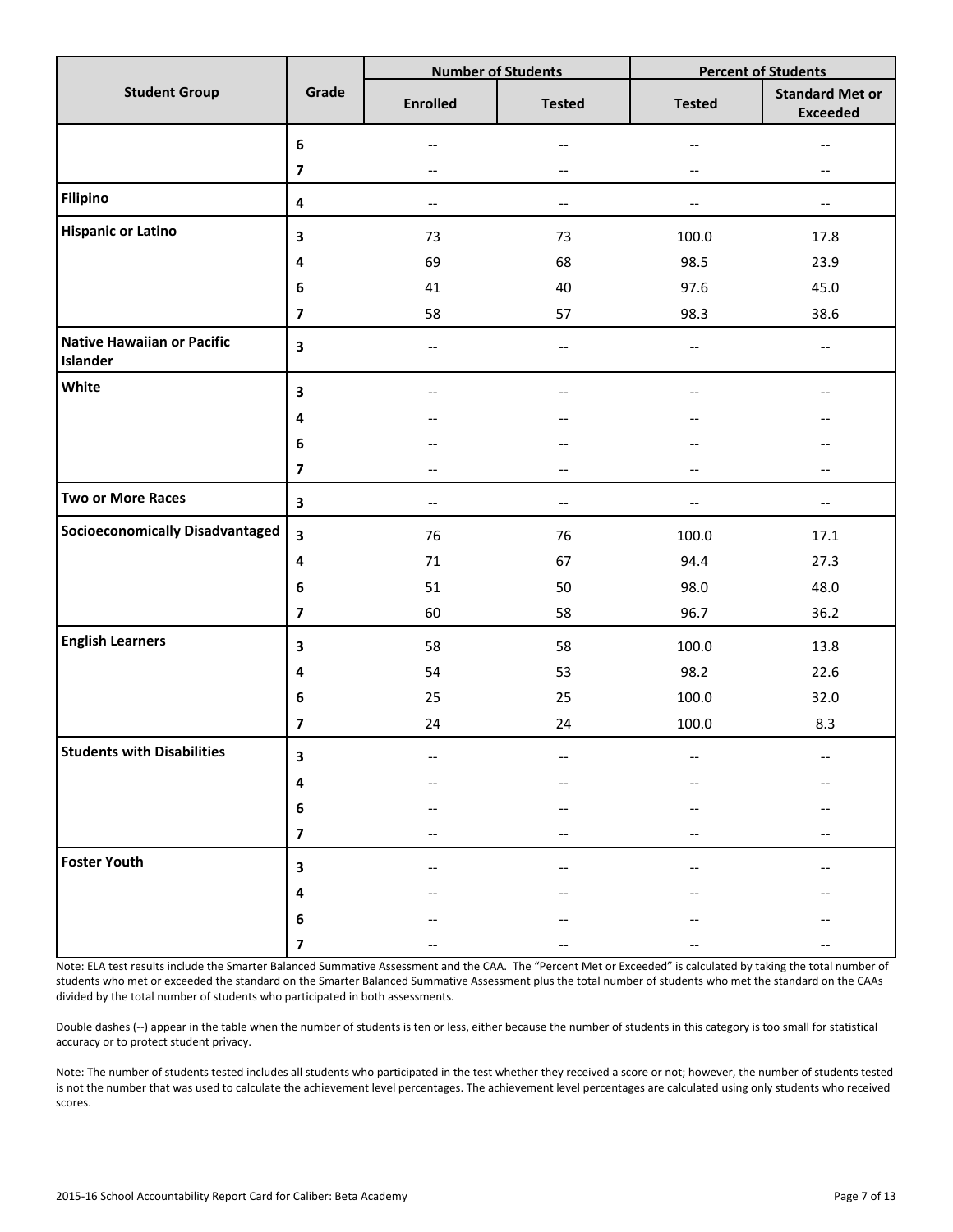# **CAASPP Test Results in Mathematics by Student Group Grades Three through Eight and Grade Eleven (School Year 2015-16)**

|                                               |                         |                                                     | <b>Number of Students</b> | <b>Percent of Students</b>          |                                           |  |
|-----------------------------------------------|-------------------------|-----------------------------------------------------|---------------------------|-------------------------------------|-------------------------------------------|--|
| <b>Student Group</b>                          | Grade                   | <b>Enrolled</b>                                     | <b>Tested</b>             | <b>Tested</b>                       | <b>Standard Met or</b><br><b>Exceeded</b> |  |
| <b>All Students</b>                           | 3                       | 91                                                  | 91                        | 100.0                               | 38.5                                      |  |
|                                               | 4                       | 91                                                  | 86                        | 94.5                                | 23.3                                      |  |
|                                               | 6                       | 59                                                  | 58                        | 98.3                                | 19.0                                      |  |
|                                               | $\overline{\mathbf{z}}$ | 79                                                  | 76                        | 96.2                                | 25.0                                      |  |
|                                               | 8                       | 79                                                  | 76                        | 96.2                                | 25.0                                      |  |
| Male                                          | $\overline{\mathbf{3}}$ | 45                                                  | 45                        | 100.0                               | 48.9                                      |  |
|                                               | 4                       | 50                                                  | 48                        | 96.0                                | 25.0                                      |  |
|                                               | 6                       | 32                                                  | 32                        | 100.0                               | 21.9                                      |  |
|                                               | $\overline{\mathbf{z}}$ | 44                                                  | 42                        | 95.5                                | 28.6                                      |  |
|                                               | 8                       | 44                                                  | 42                        | 95.5                                | 28.6                                      |  |
| Female                                        | 3                       | 46                                                  | 46                        | 100.0                               | 28.3                                      |  |
|                                               | 4                       | 41                                                  | 38                        | 92.7                                | 21.1                                      |  |
|                                               | 6                       | 27                                                  | 26                        | 96.3                                | 15.4                                      |  |
|                                               | $\overline{\mathbf{z}}$ | 35                                                  | 34                        | 97.1                                | 20.6                                      |  |
|                                               | 8                       | 35                                                  | 34                        | 97.1                                | 20.6                                      |  |
| <b>Black or African American</b>              | $\overline{\mathbf{3}}$ | $11\,$                                              | 11                        | 100.0                               | 45.5                                      |  |
|                                               | 4                       | $\hspace{0.05cm} -\hspace{0.05cm} -\hspace{0.05cm}$ | $\overline{\phantom{a}}$  | $\hspace{0.05cm}$ $\hspace{0.05cm}$ | $\overline{\phantom{a}}$                  |  |
|                                               | 6                       | $\hspace{0.05cm} -\hspace{0.05cm} -\hspace{0.05cm}$ | $\overline{\phantom{a}}$  | $\hspace{0.05cm} \textbf{--}$       | $-\hbox{--}$                              |  |
|                                               | $\boldsymbol{7}$        | 11                                                  | 10                        | 90.9                                | 20.0                                      |  |
|                                               | 8                       | 11                                                  | 10                        | 90.9                                | 20.0                                      |  |
| Asian                                         | 3                       | $\qquad \qquad -$                                   | --                        | $-\, -$                             | --                                        |  |
|                                               | 4                       |                                                     |                           |                                     |                                           |  |
|                                               | 6                       |                                                     | $-$                       |                                     | --                                        |  |
|                                               | $\overline{\mathbf{z}}$ | $\qquad \qquad -$                                   | --                        | $\overline{\phantom{m}}$            | $\qquad \qquad -$                         |  |
| <b>Filipino</b>                               | $\overline{\mathbf{4}}$ | $\qquad \qquad -$                                   | $- -$                     | $-\, -$                             | $-\, -$                                   |  |
| <b>Hispanic or Latino</b>                     | 3                       | 73                                                  | 73                        | 100.0                               | 35.6                                      |  |
|                                               | $\overline{\mathbf{4}}$ | 69                                                  | 67                        | 97.1                                | 14.9                                      |  |
|                                               | $\bf 6$                 | 41                                                  | 40                        | 97.6                                | 15.0                                      |  |
|                                               | $\overline{\mathbf{z}}$ | 58                                                  | 57                        | 98.3                                | 22.8                                      |  |
|                                               | 8                       | 58                                                  | 57                        | 98.3                                | 22.8                                      |  |
| <b>Native Hawaiian or Pacific</b><br>Islander | $\mathbf{3}$            | $\qquad \qquad -$                                   | --                        | $-\hbox{--}$                        | $-\, -$                                   |  |
| White                                         | 3                       |                                                     | $\overline{\phantom{a}}$  |                                     |                                           |  |
|                                               | 4                       |                                                     | --                        | --                                  |                                           |  |
|                                               | $\bf 6$                 |                                                     |                           |                                     |                                           |  |
|                                               | $\overline{\mathbf{z}}$ | $\qquad \qquad -$                                   | $\qquad \qquad -$         | --                                  | $-\, -$                                   |  |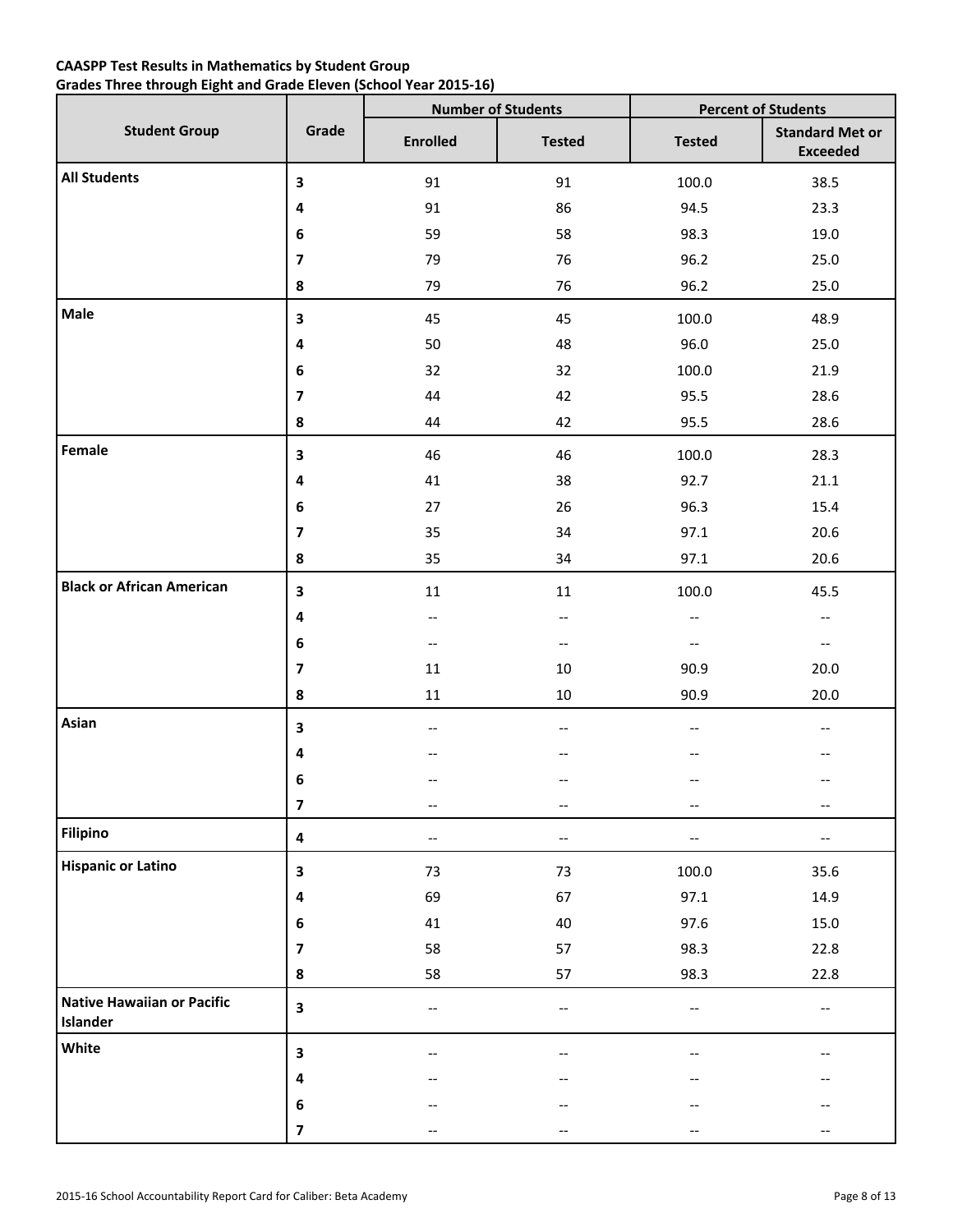|                                        |                         |                          | <b>Number of Students</b> |                          | <b>Percent of Students</b>                |
|----------------------------------------|-------------------------|--------------------------|---------------------------|--------------------------|-------------------------------------------|
| <b>Student Group</b>                   | Grade                   | <b>Enrolled</b>          | <b>Tested</b>             | <b>Tested</b>            | <b>Standard Met or</b><br><b>Exceeded</b> |
| <b>Two or More Races</b>               | $\overline{\mathbf{3}}$ | $\overline{\phantom{m}}$ | $\overline{\phantom{a}}$  | $\overline{\phantom{m}}$ | $-$                                       |
| <b>Socioeconomically Disadvantaged</b> | $\overline{\mathbf{3}}$ | 76                       | 76                        | 100.0                    | 35.5                                      |
|                                        | 4                       | 71                       | 66                        | 93.0                     | 21.2                                      |
|                                        | 6                       | 51                       | 50                        | 98.0                     | 16.0                                      |
|                                        | $\overline{\mathbf{z}}$ | 60                       | 58                        | 96.7                     | 20.7                                      |
|                                        | 8                       | 60                       | 58                        | 96.7                     | 20.7                                      |
| <b>English Learners</b>                | 3                       | 58                       | 58                        | 100.0                    | 34.5                                      |
|                                        | 4                       | 54                       | 53                        | 98.2                     | 15.1                                      |
|                                        | 6                       | 25                       | 25                        | 100.0                    | 12.0                                      |
|                                        | $\overline{\mathbf{z}}$ | 24                       | 24                        | 100.0                    | 4.2                                       |
|                                        | ${\bf 8}$               | 24                       | 24                        | 100.0                    | 4.2                                       |
| <b>Students with Disabilities</b>      | 3                       | $\qquad \qquad -$        | $-$                       |                          | $-$                                       |
|                                        | 4                       |                          |                           |                          |                                           |
|                                        | 6                       |                          | --                        |                          |                                           |
|                                        | $\overline{\mathbf{z}}$ | --                       | --                        |                          | --                                        |
| <b>Foster Youth</b>                    | $\overline{\mathbf{3}}$ | --                       | --                        |                          |                                           |
|                                        | 4                       | --                       |                           |                          |                                           |
|                                        | 6                       |                          |                           |                          |                                           |
|                                        | 7                       |                          |                           |                          |                                           |

Note: Mathematics test results include the Smarter Balanced Summative Assessment and the CAA. The "Percent Met or Exceeded" is calculated by taking the total number of students who met or exceeded the standard on the Smarter Balanced Summative Assessment plus the total number of students who met the standard on the CAAs divided by the total number of students who participated in both assessments.

Double dashes (--) appear in the table when the number of students is ten or less, either because the number of students in this category is too small for statistical accuracy or to protect student privacy.

Note: The number of students tested includes all students who participated in the test whether they received a score or not; however, the number of students tested is not the number that was used to calculate the achievement level percentages. The achievement level percentages are calculated using only students who received scores.

#### **CAASPP Test Results in Science for All Students**

|                               |         | Percent of Students Scoring at Proficient or Advanced<br>(meeting or exceeding the state standards) |                                  |  |  |                       |              |         |             |
|-------------------------------|---------|-----------------------------------------------------------------------------------------------------|----------------------------------|--|--|-----------------------|--------------|---------|-------------|
| <b>Subject</b>                |         |                                                                                                     | <b>School</b><br><b>District</b> |  |  |                       | <b>State</b> |         |             |
|                               | 2013-14 | 2014-15                                                                                             | $2015 - 16$   2013-14            |  |  | $2014 - 15$   2015-16 | 2013-14      | 2014-15 | $2015 - 16$ |
| Science (grades 5, 8, and 10) |         |                                                                                                     |                                  |  |  |                       |              |         |             |

Note: Science test results include California Standards Tests (CSTs), California Modified Assessment (CMA), and California Alternate Performance Assessment (CAPA) in grades five, eight, and ten.

Note: Scores are not shown when the number of students tested is ten or less, either because the number of students in this category is too small for statistical accuracy or to protect student privacy.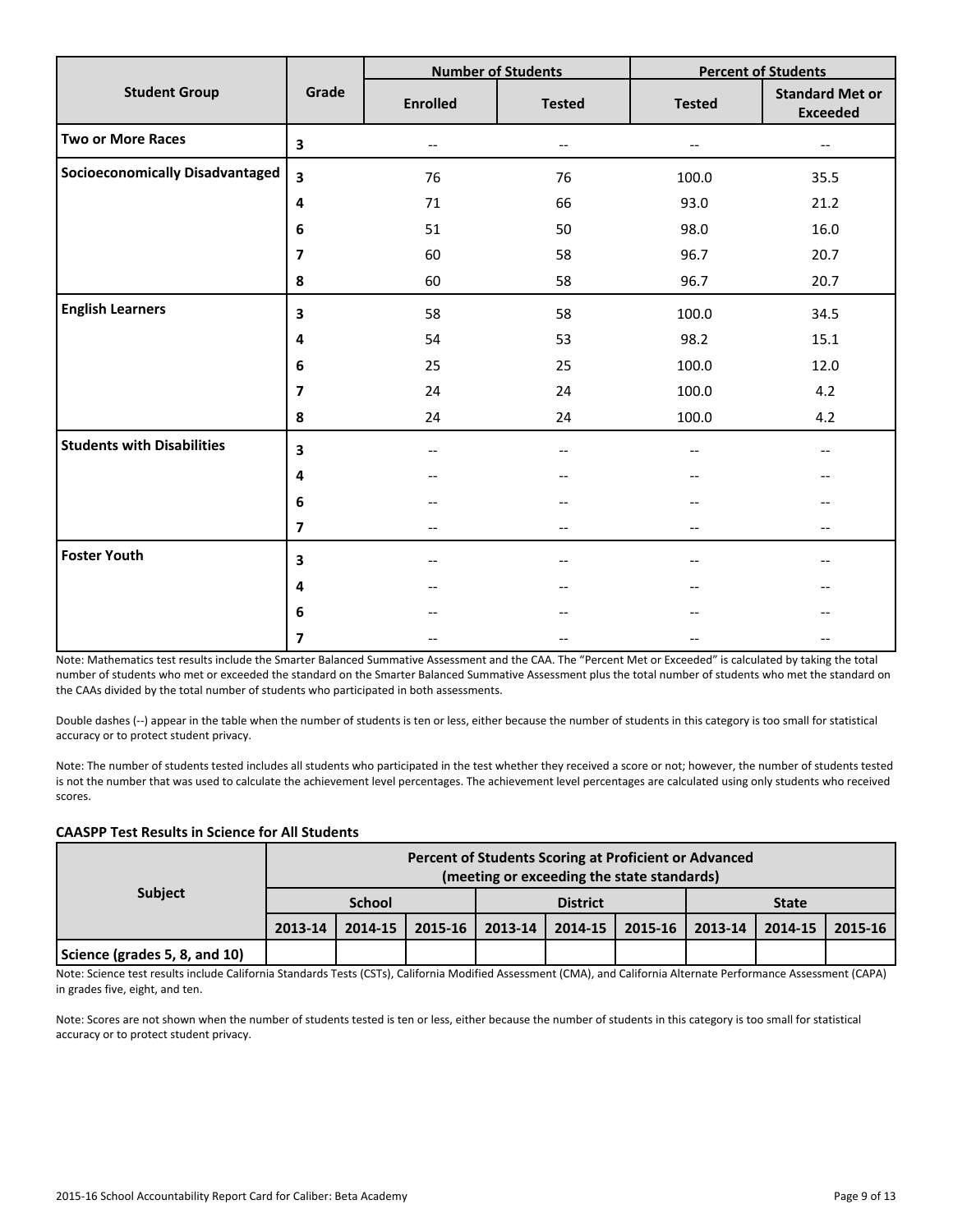# **CAASPP Test Results in Science by Student Group Grades Five, Eight, and Ten (School Year 2015-16)**

| <b>Student</b><br><b>Group</b> | <b>Total</b><br><b>Enrollment</b> | # of Students<br>with Valid Scores | % of Students<br>with Valid Scores | % of Students<br><b>Proficient or</b><br><b>Advanced</b> |
|--------------------------------|-----------------------------------|------------------------------------|------------------------------------|----------------------------------------------------------|
| All Students                   |                                   |                                    |                                    |                                                          |

Note: Science test results include CSTs, CMA, and CAPA in grades five, eight, and ten. The "Proficient or Advanced" is calculated by taking the total number of students who scored at Proficient or Advanced on the science assessment divided by the total number of students with valid scores.

Note: Scores are not shown when the number of students tested is ten or less, either because the number of students in this category is too small for statistical accuracy or to protect student privacy.

# **State Priority: Other Pupil Outcomes**

The SARC provides the following information relevant to the Other Pupil Outcomes State Priority (Priority 8):

Pupil outcomes in the subject areas of physical education.

### **California Physical Fitness Test Results (School Year 2015-16)**

| Grade                                                                                                                                                           |                              | <b>Percent of Students Meeting Fitness Standards</b> |                             |  |  |
|-----------------------------------------------------------------------------------------------------------------------------------------------------------------|------------------------------|------------------------------------------------------|-----------------------------|--|--|
| Level                                                                                                                                                           | <b>Four of Six Standards</b> | <b>Five of Six Standards</b>                         | <b>Six of Six Standards</b> |  |  |
| Note: Perceptages are not calculated when the number of students tosted is top or less, either because the number of students in this sategory is too small for |                              |                                                      |                             |  |  |

ilated when the number of students tested is ten or less, either because the number of students in this category is too small foi statistical accuracy or to protect student privacy.

# **C. Engagement**

# **State Priority: Parental Involvement**

The SARC provides the following information relevant to the Parental Involvement State Priority (Priority 3):

• Efforts the school district makes to seek parent input in making decisions for the school district and each schoolsite.

# **Opportunities for Parental Involvement (School Year 2016-17)**

Caliber: Beta Academy hosts parent education opportunities each week and has an active Parent Teacher Partnership group (PTP). The PTP provides a forum for parents to meet each other, meet with teachers, share ideas with the school administration, and plan events for the school. The group meets on a monthly basis at the school and childcare is provided. Many parents volunteer throughout the school day in the classroom and around campus. Social events such as the Fall Festival, Science Night and Winter Music Concert bring the entire community together.

# **State Priority: School Climate**

The SARC provides the following information relevant to the School Climate State Priority (Priority 6):

- Pupil suspension rates;
- Pupil expulsion rates; and
- Other local measures on the sense of safety.

#### **Suspensions and Expulsions**

|                    |         | <b>School</b> |         |         | <b>District</b> |         |         | <b>State</b> |         |
|--------------------|---------|---------------|---------|---------|-----------------|---------|---------|--------------|---------|
| Rate               | 2013-14 | 2014-15       | 2015-16 | 2013-14 | 2014-15         | 2015-16 | 2013-14 | 2014-15      | 2015-16 |
| <b>Suspensions</b> | 0.0     | 0.0           | 0.0     | 7.3     | 6.3             | 4.5     | 4.4     | 3.8          |         |
| <b>Expulsions</b>  | 0.0     | 0.0           | 0.0     | 0.0     | 0.0             | 0.0     | 0.1     | 0.1          | 0.1     |

#### **School Safety Plan (School Year 2016-17)**

Caliber: Beta Academy maintains a school and student safety plan and has trained school staff and students on the safety procedures outlined in the plan.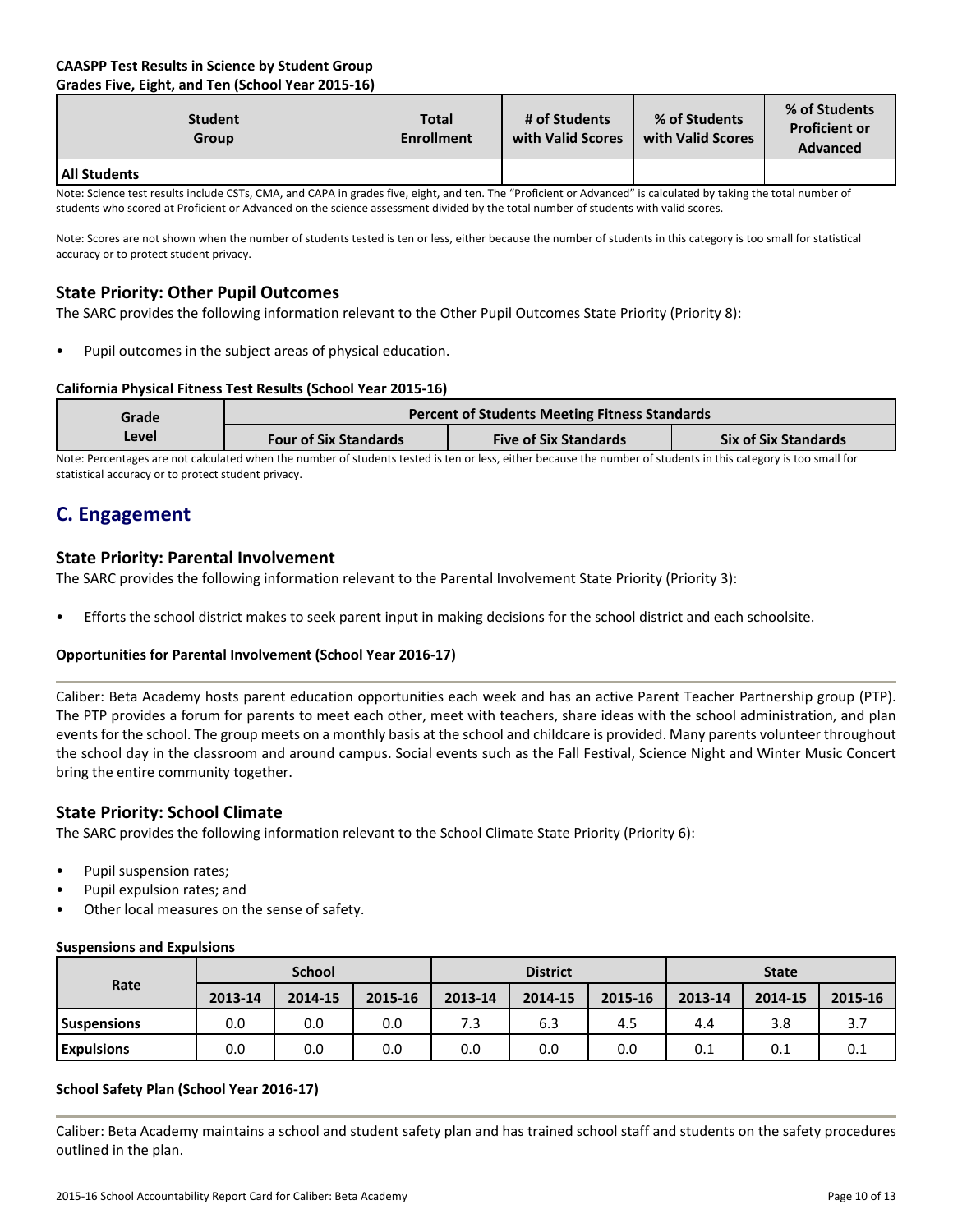This safety plan includes the following:

- \* School Safety Team
- \* Annual Safety Goals
- \* Policies & Procedures
- \* Child Abuse Policy & Procedure
- \* Sexual Harassment Policy & Procedure
- \* Suspension and Expulsion / Due Process
- \* Dress and Groom Policy
- \* Employee Security Policy
- \* Emergency Disaster Procedures & Drills
- \* Drill Schedules & Report
- \* Emergency Contact Information
- \* Procedures for Ingress & Egress
- \* Emergency Evacuation: Principal's check list
- \* Emergency Evacuation: Teacher's checklist
- \* School Site Chain-of-Command Organization Chart
- \* School Site Evacuation Map
- \* Off Campus Evacuation Map
- \* Emergency/Crisis 1st Level Response Protocol.

Caliber: Beta Academy also abides by WCCUSD policies relating to Maintenance and Operations Services.

# **D. Other SARC Information**

The information in this section is required to be in the SARC but is not included in the state priorities for LCFF.

#### **Federal Intervention Program (School Year 2016-17)**

| <b>Indicator</b>                                    | <b>School</b> | <b>District</b> |
|-----------------------------------------------------|---------------|-----------------|
| <b>Program Improvement Status</b>                   | Not in PI     | Not In PI       |
| <b>First Year of Program Improvement</b>            |               |                 |
| Year in Program Improvement*                        |               |                 |
| Number of Schools Currently in Program Improvement  | N/A           |                 |
| Percent of Schools Currently in Program Improvement | N/A           | 50.0            |

Note: Cells with N/A values do not require data.

#### **Average Class Size and Class Size Distribution (Elementary)**

|                         | 2013-14                     |          |                          |       | 2014-15                     |          |                          |       | 2015-16                     |          |                          |       |
|-------------------------|-----------------------------|----------|--------------------------|-------|-----------------------------|----------|--------------------------|-------|-----------------------------|----------|--------------------------|-------|
| Grade                   | Avg.                        |          | <b>Number of Classes</b> |       | Avg.                        |          | <b>Number of Classes</b> |       | Avg.                        |          | <b>Number of Classes</b> |       |
| Level                   | <b>Class</b><br><b>Size</b> | $1 - 20$ | $21 - 32$                | $33+$ | <b>Class</b><br><b>Size</b> | $1 - 20$ | $21 - 32$                | $33+$ | <b>Class</b><br><b>Size</b> | $1 - 20$ | 21-32                    | $33+$ |
| К                       | n/a                         |          |                          |       | 21                          |          | 4                        |       | 24                          |          | 4                        |       |
| 1                       | n/a                         |          |                          |       | 29.5                        |          | $\overline{2}$           |       | 23                          |          | 4                        |       |
| $\overline{2}$          | n/a                         |          |                          |       | 29                          |          | $\overline{2}$           |       | 23                          |          | 4                        |       |
| $\overline{\mathbf{3}}$ | n/a                         |          |                          |       | 25                          |          | $\overline{2}$           |       | 24                          |          | 4                        |       |
| 4                       | n/a                         |          |                          |       |                             |          |                          |       | 30                          |          | 3                        |       |
| 5                       | n/a                         |          |                          |       |                             |          |                          |       |                             |          |                          |       |
| 6                       | n/a                         |          |                          |       | 23                          |          | $\overline{2}$           |       | 20                          | 3        |                          |       |
| Other                   | n/a                         |          |                          |       |                             |          |                          |       | 27                          |          | 3                        |       |

Number of classes indicates how many classes fall into each size category (a range of total students per class).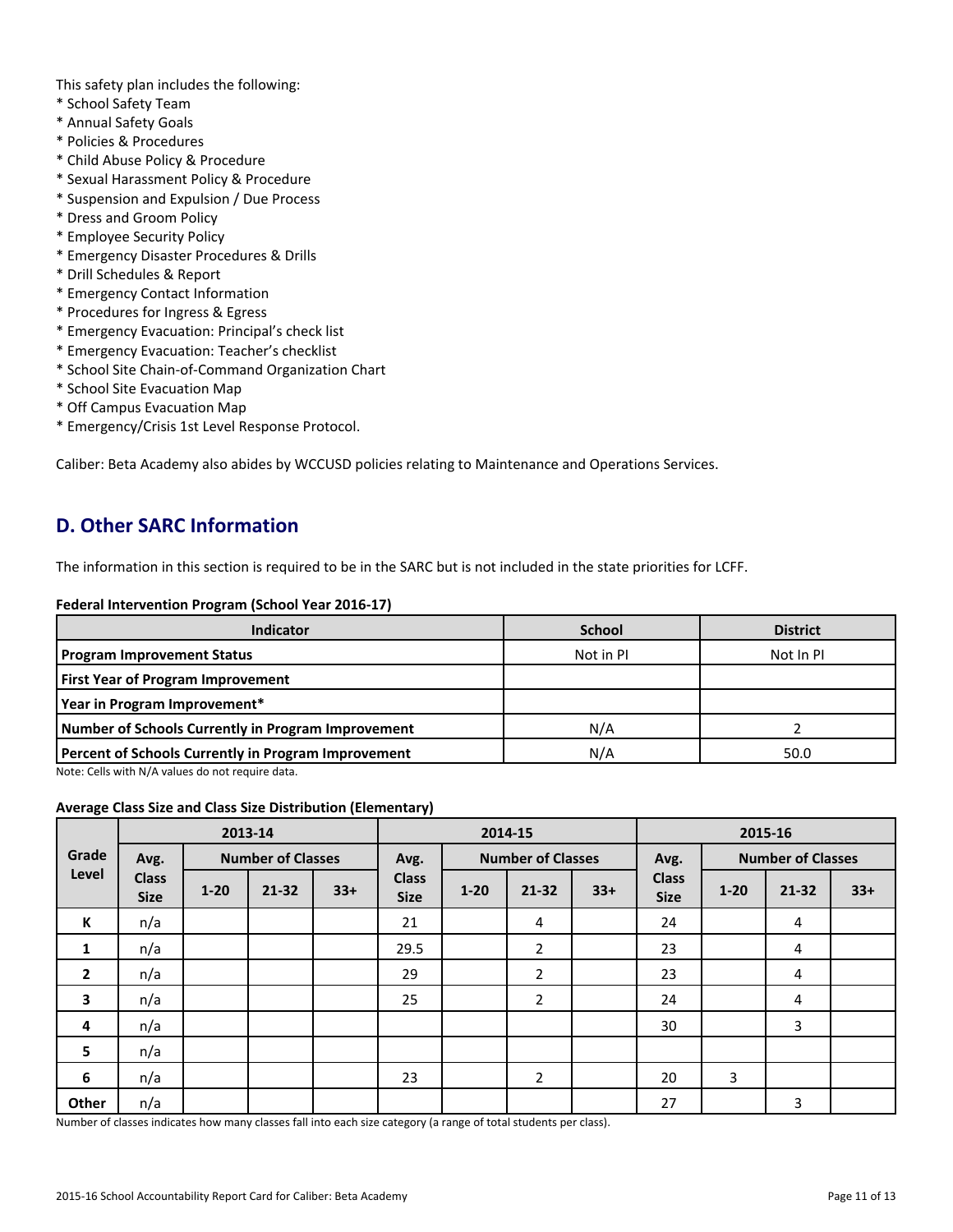### **Academic Counselors and Other Support Staff (School Year 2015-16)**

| <b>Title</b>                                               | <b>Number of FTE</b><br><b>Assigned to School</b> | <b>Average Number of Students per</b><br><b>Academic Counselor</b> |  |  |
|------------------------------------------------------------|---------------------------------------------------|--------------------------------------------------------------------|--|--|
| <b>Academic Counselor</b>                                  | 0                                                 | n/a                                                                |  |  |
| <b>Counselor (Social/Behavioral or Career Development)</b> |                                                   | N/A                                                                |  |  |
| Library Media Teacher (Librarian)                          | 0                                                 | N/A                                                                |  |  |
| Library Media Services Staff (Paraprofessional)            | 0                                                 | N/A                                                                |  |  |
| Psychologist                                               | .5                                                | N/A                                                                |  |  |
| <b>Social Worker</b>                                       |                                                   | N/A                                                                |  |  |
| l Nurse                                                    | .1                                                | N/A                                                                |  |  |
| <b>Speech/Language/Hearing Specialist</b>                  | .5                                                | N/A                                                                |  |  |
| <b>Resource Specialist</b>                                 | 3                                                 | N/A                                                                |  |  |
| Other                                                      |                                                   | N/A                                                                |  |  |

Note: Cells with N/A values do not require data.

\*One Full Time Equivalent (FTE) equals one staff member working full time; one FTE could also represent two staff members who each work 50 percent of full time.

#### **Expenditures per Pupil and School Site Teacher Salaries (Fiscal Year 2014-15)**

|                                                     | <b>Expenditures Per Pupil</b> | Average                            |       |                                 |  |
|-----------------------------------------------------|-------------------------------|------------------------------------|-------|---------------------------------|--|
| Level                                               | <b>Total</b>                  | Supplemental/<br><b>Restricted</b> |       | <b>Teacher</b><br><b>Salary</b> |  |
| <b>School Site</b>                                  | 11,267                        | 3,670                              | 7,597 | 48,833                          |  |
| <b>District</b>                                     | N/A                           | N/A                                | 7,597 | 48,833                          |  |
| <b>Percent Difference: School Site and District</b> | N/A                           | N/A                                | 0.0   | 0.0                             |  |
| <b>State</b>                                        | N/A                           | N/A                                |       |                                 |  |
| <b>Percent Difference: School Site and State</b>    | N/A                           | N/A                                | N/A   | N/A                             |  |

Note: Cells with N/A values do not require data.

# **Types of Services Funded (Fiscal Year 2015-16)**

At Caliber we provide a range of services to support student achievement. Students demonstrating academic need have an extended school day with targeted intervention instruction by the credentialed teaching team. We have collaborated with Reading Partners to offer 90 minute weekly one-on-one tutoring for students grades K-5 with significant reading needs. Personalized, adaptive software serves to support students who need remediation. Daily targeted small group instruction led by teachers and instructional assistants ensures that students are exposed to relevant, data-driven content in a setting conducive to rapid growth. Academic support is included in the school sponsored after school program. A robust RtI program provides access to highly specialized interventions to general education students. Students experience a wide range of field trip and elective courses including overnight trips to places such a Yosemite, a band program, dance classes, and much more.